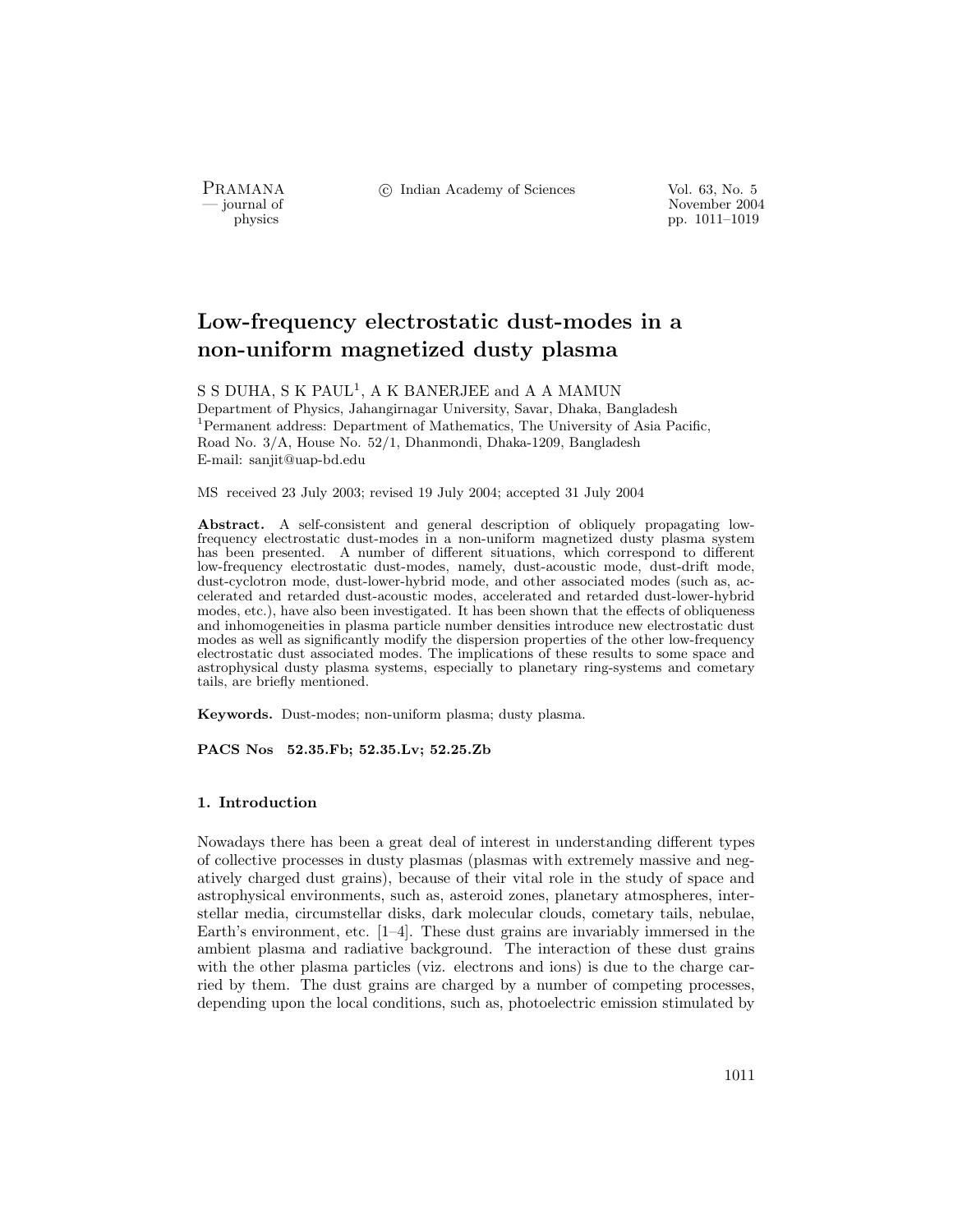the ultraviolet radiation, collisional charging by electrons and ions, disruption and secondary emission due to the Maxwellian stress, etc. [4].

It has been found that the presence of static charged dust grains modifies the existing plasma wave spectra [5–7]. Bliokh and Yaroshenko [5] studied electrostatic waves in dusty plasmas and applied their results in interpreting spoke-like structures in Saturn's rings (revealed by Voyager space mission [8]). Angelis et al [6] investigated the propagation of ion-acoustic waves in a dusty plasma, in which a spatial inhomogeneity is created by a distribution of immobile dust particles [9]. They [6] applied their results in interpreting the low frequency noise enhancement observed by the Vega and Giotto space probes in the dusty regions of Haley's comet [10].

On the other hand, it has been shown both theoretically and experimentally that the dust charge dynamics introduces different new eigenmodes, such as, dustacoustic mode [11], dust-ion-acoustic mode [12], lower-hybrid mode [13], dustcyclotron mode [14], etc. The dispersion properties of these modes are studied by considering a uniform dusty plasma model with or without external magnetic field [15–18]. But, in practice, all dusty plasma systems contain some region of inhomogeneity capable of causing drift motions and associated drift waves [19– 21]. Shukla et al [19] first considered a non-uniform dusty plasma system and have shown the existence of dust-drift mode. Recently, Mamun et al [22], Salimullah and Shukla [23], and Rao [24] also considered this dust-drift mode in self-gravitating [22,23] and non-ideal [24] dusty plasma systems. Mamun et al [22] mainly studied gravitational instability (of ultra-low-frequency electrostatic dust-modes) due to the self-gravitational field in a non-uniform dusty plasma. Salimullah and Shukla [23] extended this work of Mamun *et al.* [22] to some other frequency limits, where the inhomogeneity in the dust particle density has been neglected. On the other hand, Rao [24] mainly studied density and temperature gradient Kelvin–Helmholtz instability in a non-ideal dusty plasma where electron and ion density inhomogeneities have been neglected. Rao [24] also assumed Boltzmann distribution of electrons and ions, i.e., neglected the dynamics of electrons and ions. This assumption is a good approximation for extremely low-frequency modes (considered by Rao [24]) and for a situation where electron and ion density inhomogeneities are not important, but not for a mode like dust-lower-hybrid mode or for a situation where electron and ion density inhomogeneities are important.

The present work has considered an obliquely propagating low-frequency electrostatic dust-mode in a non-uniform, magnetized dusty plasma system, and systematically, investigated the effects of obliqueness and inhomogeneities in plasma particle number densities on different low-frequency electrostatic dust-modes, namely, dust-acoustic mode, dust-drift mode, dust-cyclotron mode, and dust-lower-hybrid mode, by accounting for the dynamics of electrons, ions, and dust grains, and the density inhomogeneities in all these plasma species. It has been shown that the effects of obliqueness and non-uniformity in plasma particle densities introduce new eigenmodes as well as significantly modify the dispersion properties of the other low-frequency electrostatic dust-modes. The manuscript is organised as follows: The basic equations and the general dispersion relation are provided in §2. The dispersion relations for different dust associated modes are analysed in §3. Finally a brief discussion is given in §4.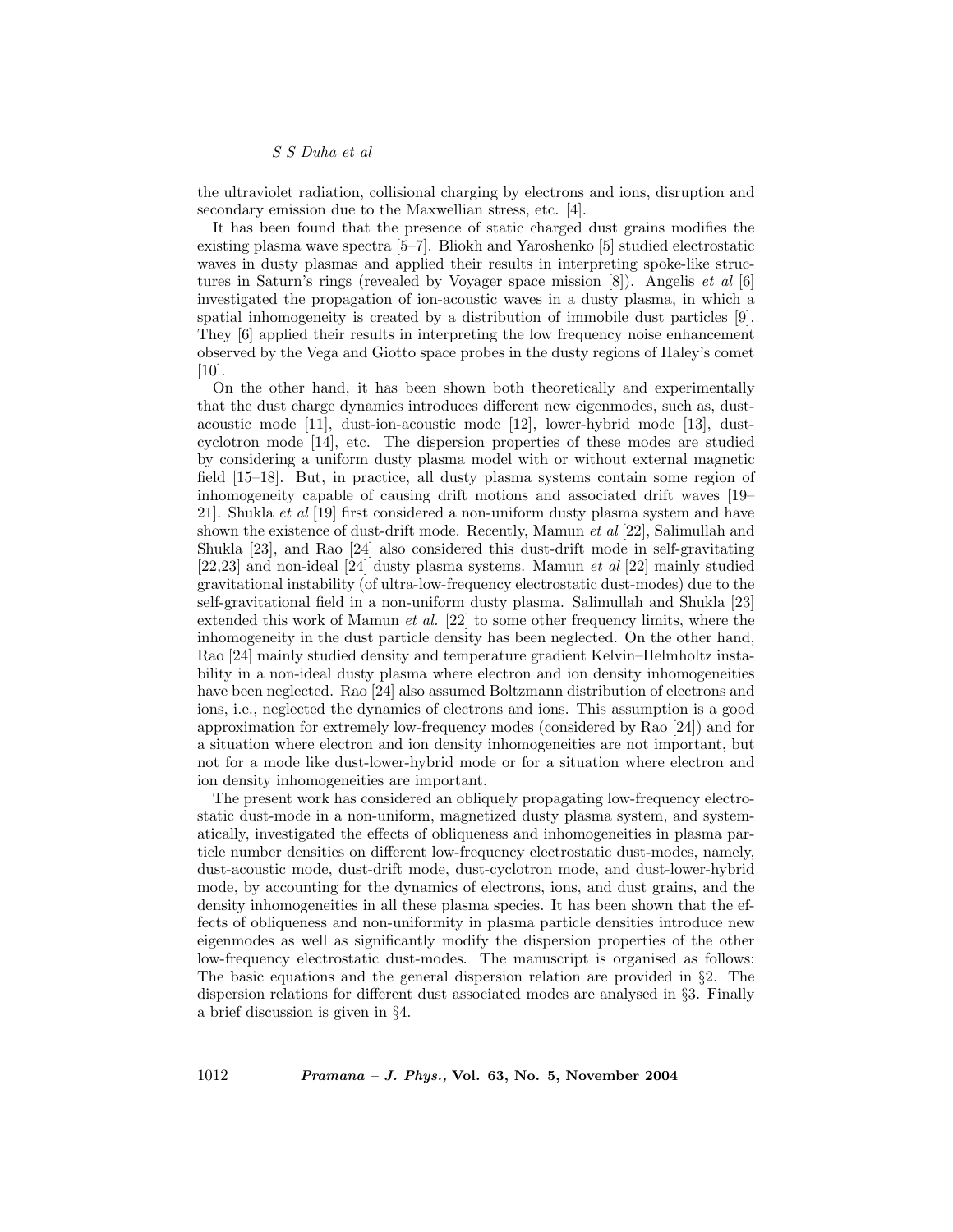#### 2. General dispersion relation

We consider a three-component, non-uniform, magnetized dusty plasma system consisting of negatively charged (extremely massive) dust grains and electrons, and positively charged ions. This plasma system is assumed to be immersed in an external static magnetic field. The macroscopic state of this non-uniform, magnetized dusty plasma system may be described by

$$
\frac{\partial N_{\rm s}}{\partial t} + \nabla \cdot (N_{\rm s} \mathbf{U}_{\rm s}) = 0,
$$
\n
$$
N_{\rm s} \left( \frac{\partial}{\partial t} + \mathbf{U}_{\rm s} \cdot \nabla \right) \mathbf{U}_{\rm s} = \frac{N_{\rm s} q_{\rm s}}{m_{\rm s}} \left[ -\nabla \Phi + \frac{1}{c} (\mathbf{U}_{\rm s} \times \mathbf{B}_0) \right] - \frac{\gamma_{\rm s} k_{\rm B} T_{\rm s}}{m_{\rm s}} \nabla N_{\rm s},
$$
\n(1)

$$
\nabla^2 \Phi = -4\pi \sum_{\mathbf{s}} q_{\mathbf{s}} N_{\mathbf{s}},\tag{3}
$$

(2)

where  $m_s$ ,  $q_s$ , and  $N_s$  are, respectively, mass, charge, and number density of the species s (dust grains, ions, and electrons);  $U_s$  is the hydrodynamic velocity;  $k_B T_s$ is the thermal energy;  $\gamma_s$  is the adiabatic constant;  $\Phi$  is the electrostatic wave potential; c is the speed of light in vacuum. We are interested in looking at different low-frequency electrostatic modes  $(\omega, \mathbf{k})$  propagating obliquely with an external magnetic field  $B_0$  immersed in such a dusty plasma system. We assume that  $\mathbf{B}_0$  is along the z-axis (i.e.,  $\mathbf{B}_0||\hat{\mathbf{z}}$  and propagation vector **k** lies in  $y-z$  plane, i.e.,  $\mathbf{k} = \hat{\mathbf{y}}k_y + \hat{\mathbf{z}}k_z$ . We also assume that equilibrium plasma density gradient and equilibrium electrostatic potential gradient are along the  $x$ -axis. To study obliquely propagating electrostatic modes in such a non-uniform, magnetized dusty plasma system, we shall carry out a normal mode analysis. We first express our dependent variables  $N_s$ ,  $U_s$ , and  $\Phi$  in terms of their equilibrium and perturbed parts as

$$
N_{\rm s} = n_{\rm s0}(x) + n_{\rm s},
$$
  
\n
$$
U_{\rm s} = u_{\rm s0} + u_{\rm s},
$$
  
\n
$$
\Phi = \phi_0(x) + \phi.
$$
\n(4)

 $n_{s0}(x)$  and  $\phi_0(x)$  are the equilibrium density and electrostatic potential, which are not constant, but vary with x.  $\mathbf{u}_{s0}$  is the drift velocity of the species s which can be obtained from the zeroth-order solution of eq. (2) as

$$
\mathbf{u}_{\text{SO}} = \hat{\mathbf{y}}(u_{\text{Ds}} + u_{\text{E}}),
$$
\n
$$
u_{\text{Ds}} = \frac{k_{\text{Ls}}v_{\text{fs}}^2}{\frac{\omega_{\text{cs}}}{u_{\text{BS}}}},
$$
\n
$$
k_{\text{Ls}} = \frac{1}{n_{\text{so}}} \frac{dn_{\text{SO}}}{dx},
$$
\n
$$
u_{\text{E}} = \frac{c}{B_0} \frac{d\phi_0}{dx},
$$
\n
$$
(5)
$$

where  $\omega_{\rm cs} = q_{\rm s}B_0/m_{\rm s}c$  and  $v_{\rm ts} = (\gamma_{\rm s}k_{\rm B}T_{\rm s}/m_{\rm s})^{1/2}$ . It should be noted here that the transverse shear in the fluid flow velocity component parallel to the ambient magnetic field has been neglected. Thus,  $\mathbf{u}_{s0}$  contains two contributions: the electric

*Pramana – J. Phys.*, Vol. 63, No. 5, November 2004  $1013$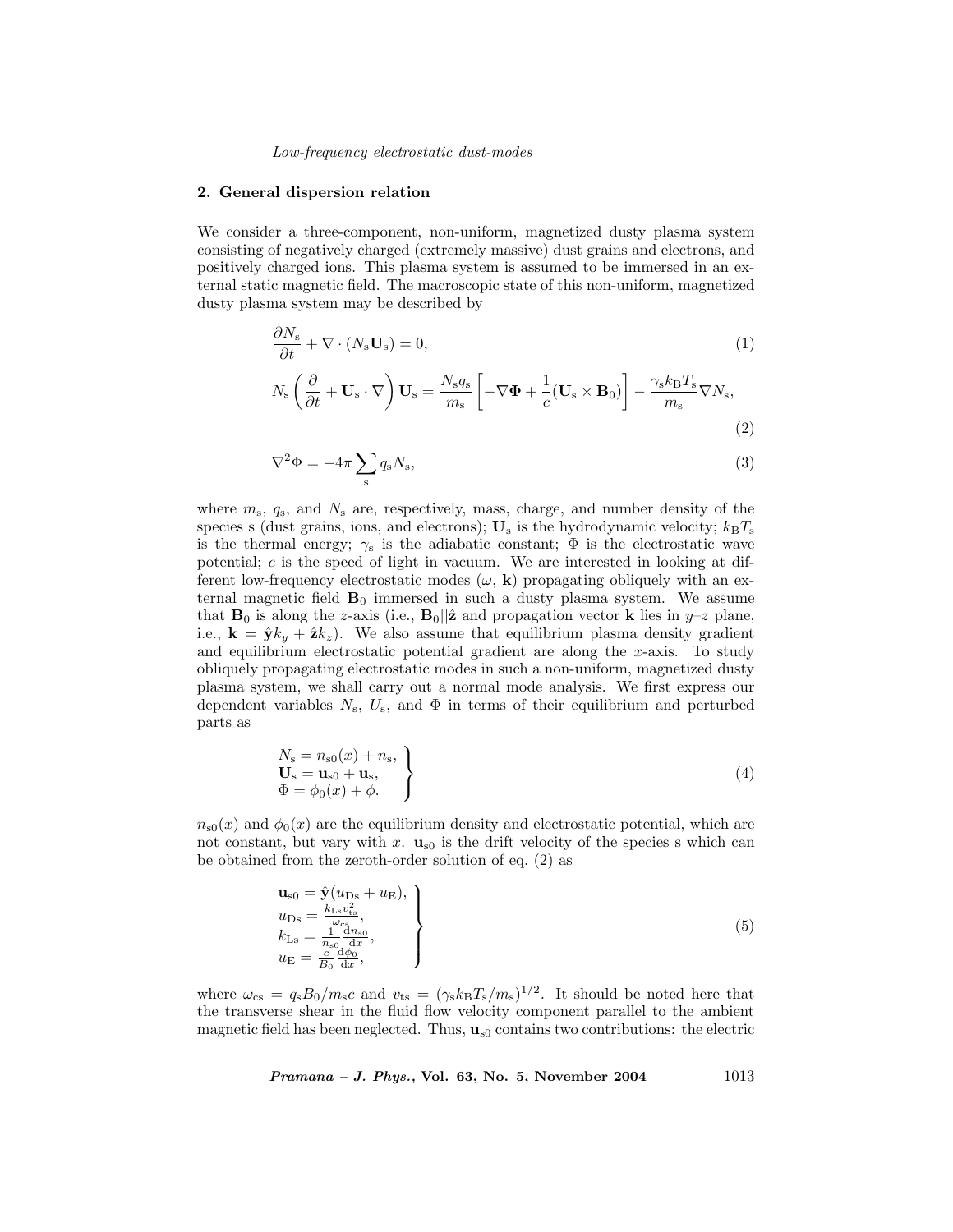field drift due to the equilibrium electric field and the diamagnetic drift due to the equilibrium pressure of the species s.  $k_{\text{Ls}}$  represents the inverse of the density inhomogeneity scale-length of the species s. It may be noted that if the electric field at equilibrium  $(-\nabla \phi_0)$  is assumed to be constant, from eq. (3) one can obtain  $Z_i n_{i0}(x) = Z_d n_{d0}(x) + n_{e0}(x)$ , where  $n_{i0}(n_{d0})$  is the equilibrium ion (dust) number density,  $Z_d$   $(Z_i)$  is the number of electrons (protons) residing on the dust grain (ion) and  $n_{e0}(x)$  is the equilibrium electron number density.

Now, using eqs  $(4)$  and  $(5)$  we first linearize our basic equations, eqs  $(1)$ – $(3)$ , to a first-order approximation and then solve them in order to obtain  $n_s$  as

$$
n_{\rm s} = -\left(\frac{k^2 \chi_{\rm s}}{4\pi q_{\rm s}}\right)\phi,\tag{6}
$$

where  $\chi_s$  is the susceptibility of the species s and is given by

$$
\chi_{\rm s} = -\frac{1}{k^2} \sum_{\rm s} \frac{\omega_{\rm ps}^2}{\Omega_{\rm s}^2} \left[ k_z^2 + \left( \frac{\omega_{\rm ss}^2}{\omega_{\rm ss}^2 - \omega_{\rm cs}^2} \right) k_y^2 + \left( \frac{\omega_{\rm ss} \omega_{\rm cs}}{\omega_{\rm ss}^2 - \omega_{\rm cs}^2} \right) k_y k_{\rm Ls} \right],\tag{7}
$$

$$
\Omega_{\rm s}^2 = \omega_{\rm ss}^2 - k_z^2 v_{\rm ts}^2 - \left(\frac{\omega_{\rm ss}^2}{\omega_{\rm ss}^2 - \omega_{\rm cs}^2}\right) k_y^2 v_{\rm ts}^2 - 2 \left(\frac{\omega_{\rm ss} \omega_{\rm cs}}{\omega_{\rm ss}^2 - \omega_{\rm cs}^2}\right) k_y k_{\rm Ls} v_{\rm ts}^2 - \left(\frac{\omega_{\rm ss}^2}{\omega_{\rm ss}^2 - \omega_{\rm cs}^2}\right) k_{\rm Ls}^2 v_{\rm ts}^2,\tag{8}
$$

and  $\omega_{\star s} = \omega - k_y u_{s0}$ . The substitution of eq. (6) into the linearized Poisson's equation yields  $\varepsilon \phi = 0$ , where  $\varepsilon = 1 + \chi_{e} + \chi_{i} + \chi_{d}$  is the dielectric constant for the non-uniform, magnetized dusty plasma system. The equation  $\varepsilon\phi = 0$  is compatible with non-zero  $\phi$  only if  $\varepsilon = 0$ , i.e.,  $\omega$  and k are related by

$$
1 + \chi_{\rm e} + \chi_{\rm i} + \chi_{\rm d} = 0. \tag{9}
$$

It is obvious from eqs (7) and (8) that if we assume  $k_zv_{\text{te,i}} \gg \omega$ ;  $\omega \ll \omega_{\text{ce,i}}$ ;  $k_yv_{te,i} \ll \omega_{ce,i}; k_{Le,i} \rightarrow 0; u_E \rightarrow 0, \text{ then } \chi_{e,i} = 1/k^2 \lambda_{De,i}^2, \text{ where } \lambda_{De,i} =$  $[\gamma_{e,i}k_BT_{e,i}/(4\pi n_{e0,i0}q_{e,i}^2)]^{1/2}$ . These susceptibilities with  $\gamma_{e,i} = 1$ ,  $\chi_{e,i} = 1/k^2\lambda_{\text{De,i}}^2$ , are for Maxwellian distribution of electrons and ions [24]. This means that for extremely low-frequency mode, uniform electron and ion distributions, and thermal velocity of electrons and ions being almost along the external magnetic field, the assumption of Maxwellian distribution of electrons and ions is a good approximation, but not for any situation where any of these three conditions are not valid. Thus, eq. (9) (with eqs (7) and (8)) represents a general dispersion relation for any obliquely propagating electrostatic mode where the effects of inhomogeneities in electron, ion, and dust particle number densities, obliqueness, external magnetic field, and dust fluid temperature are included. However, our present interest is to study low-frequency electrostatic dust-modes in different low frequency ranges of interest, namely,  $\omega \ll \omega_{\text{cd}}$ ,  $\omega \sim \omega_{\text{cd}}$ , and  $\omega_\mathrm{cd} \ll \omega \ll \omega_\mathrm{ci}.$ 

1014 Pramana – J. Phys., Vol. 63, No. 5, November 2004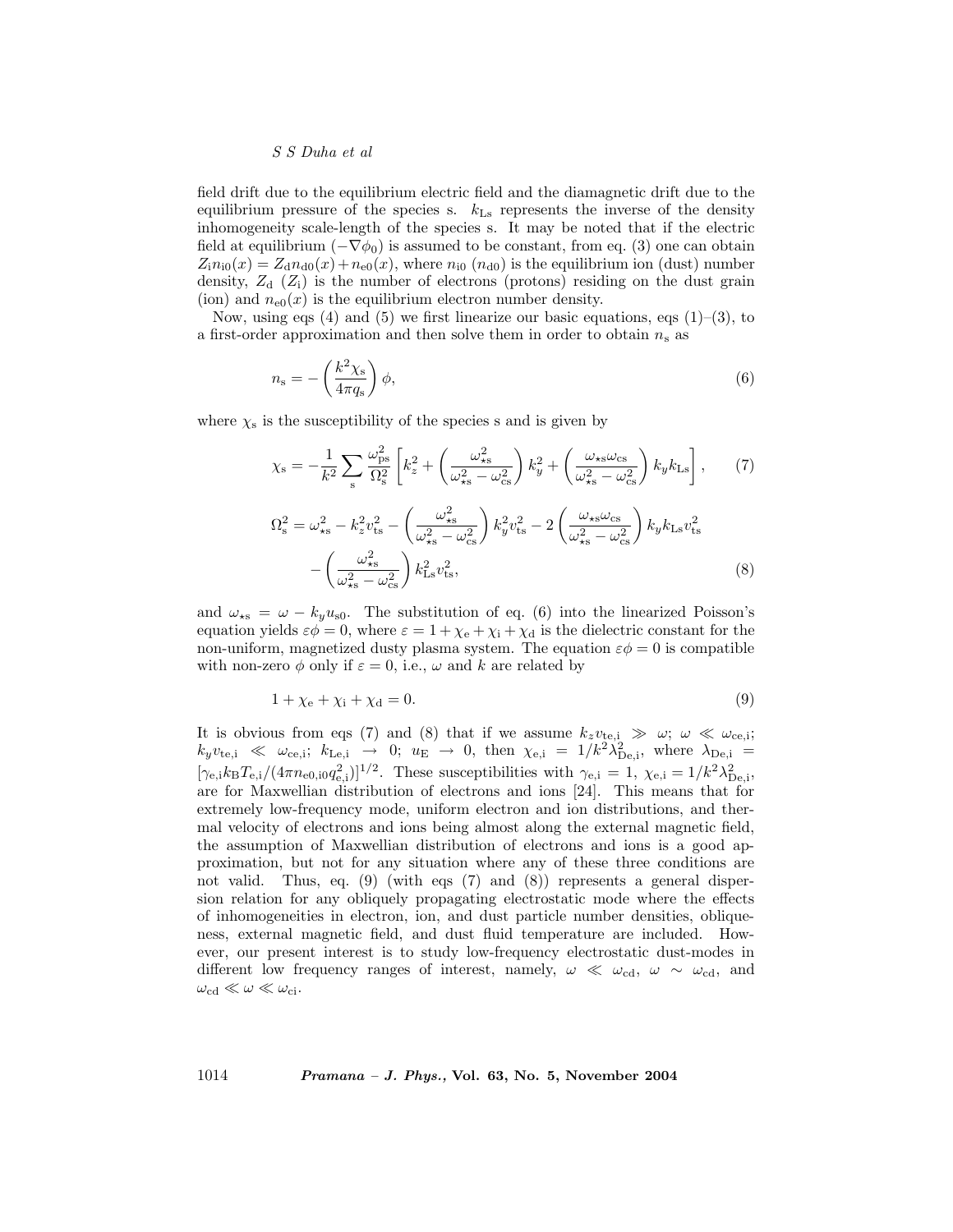#### 3. Different possible low-frequency modes

## 3.1  $\omega \ll \omega_{\rm cd}$

To study electrostatic dust-mode in this frequency range ( $\omega \ll \omega_{\text{cd}}$ ), for simplicity, we assume that the dust fluid is cold ( $v_{\text{td}} \rightarrow 0$ ), but electron (ion) thermal velocity along the external magnetic field is large enough to satisfy the approximations  $k_zv_{\text{te,i}} \gg \omega, k_yu_{\text{e0,i0}}$  and  $\omega_{\text{ce,i}} \gg k_yv_{\text{te,i}}$ . These approximations reduce the general dispersion relation, eq. (9), to a simple form:

$$
\omega^2 - k_y V_D \omega - k_z^2 C_{sd}^2 = 0,\tag{10}
$$

where

$$
C_{\rm sd} = \left[\frac{1}{\alpha} \left(\frac{Z_{\rm d} n_{\rm d0}}{Z_{\rm i} n_{\rm i0}}\right) \frac{Z_{\rm d} \gamma_{\rm i} k_{\rm B} T_{\rm i}}{Z_{\rm i} m_{\rm d}}\right]^{1/2},
$$
  
\n
$$
V_{\rm D} = \frac{1}{\alpha} \frac{\gamma_{\rm i} k_{\rm B} T_{\rm i}}{m_{\rm i} \omega_{\rm ci}} \frac{Z_{\rm d}}{Z_{\rm i} n_{\rm i0}} \left(\frac{\mathrm{d} n_{\rm d0}}{\mathrm{d} x}\right),
$$
  
\n
$$
\alpha = 1 + k^2 \lambda_{\rm Di}^2 + \frac{n_{\rm e0}}{Z_{\rm i} n_{\rm i0}} \frac{\gamma_{\rm i} T_{\rm i}}{Z_{\rm i} \gamma_{\rm e} T_{\rm e}}.
$$
\n(11)

Equation (10) represents a dispersion relation for the dust-acoustic mode modified by the obliqueness and inhomogeneity or dust-drift mode modified by the obliqueness. If we consider parallel propagation or homogeneous dusty plasma system and put  $Z_i = 1$  and  $\gamma_{i,e} = 1$ , the dispersion relation reduces to that for the dustacoustic mode studied by Rao *et al* [11] and if we further put  $n_{e0} = 0$  (all electrons are depleted to the surface of the dust grains), this dispersion relation stands for the dust-acoustic waves studied by Mamun  $et$  al  $[25,26]$  and others  $[27-29]$ . On the other hand, if we consider perpendicular propagation  $(k_z = 0)$ , this dispersion relation represents the dust-drift mode studied by Shukla et al [19]. One can express the solution of this equation as

$$
\omega = \frac{1}{2} \left[ k_y V_{\rm D} \pm \sqrt{k_y^2 V_{\rm D}^2 + 4k_z^2 C_{\rm sd}^2} \right].
$$
 (12)

It is obvious from this dispersion relation that for small  $k_z$  (i.e., for  $k_yV_D \gg k_zC_{sd}$ ) there are two modes, namely,  $\omega = k_y V_D$  and  $\omega = -k_z^2 C_{sd}^2 / k_y V_D$ . The phase velocity of the upper mode is  $V_D$ , which is the diamagnetic ion-drift speed for  $n_{e0} = 0$ . It is also shown that for large  $k_z$ , the drift waves appear as an accelerated (retarded) dust-acoustic mode for  $+(-)$  sign. These accelerated and retarded dust-acoustic modes are analogous to accelerated and retarded ion-acoustic modes that exist in a non-uniform electron-ion plasma [30].

3.2  $\omega \sim \omega_{\rm cd}$ 

We now study low-frequency electrostatic dust mode whose frequency is comparable to the dust-cyclotron frequency. We, again, for simplicity, assume that the

 $Pramana - J. Phys., Vol. 63, No. 5, November 2004  $1015$$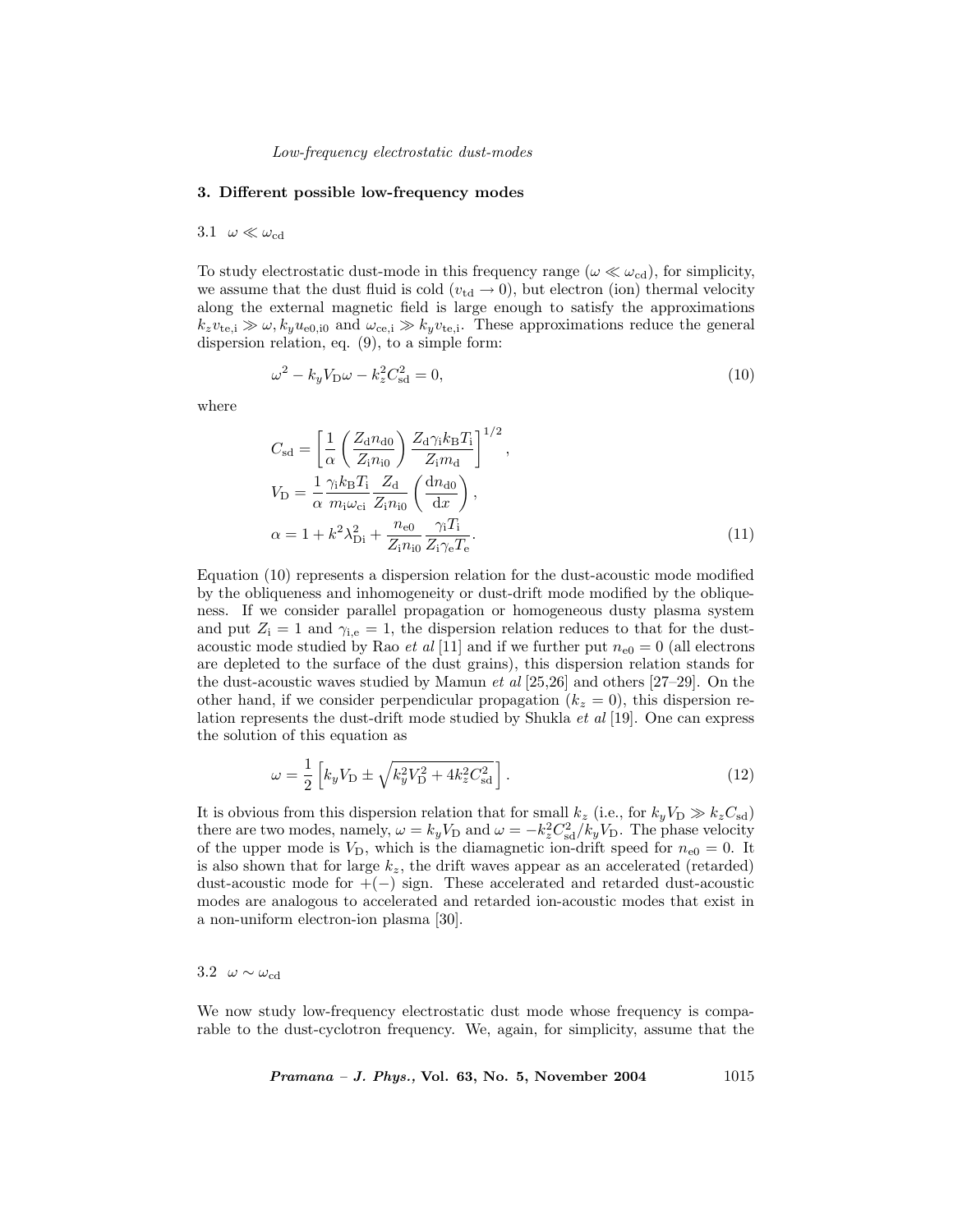dust fluid is cold ( $v_{\text{td}} \rightarrow 0$ ), but electron (ion) thermal velocity along the external magnetic field is large enough to satisfy the approximations  $k_zv_{\text{te,i}} \gg \omega, k_yu_{\text{e0,i0}}$ and  $\omega_{ce,i} \gg k_y v_{te,i}$ . These approximations allow us to write the general dispersion relation, eq. (9), as

$$
\omega^3 - (\omega_{\rm cd}^2 + k_y^2 C_{\rm sd}^2)\omega + \omega_{\rm cd}^2 k_y V_{\rm D} = 0,
$$
\n(13)

where  $C_{sd}$  and  $V_D$  are given by eqs (11). There are three solutions of this cubic equation, i.e., there exists three modes, namely,

$$
\omega = \omega_1 + \omega_2,\tag{14}
$$

$$
\omega = -\frac{1}{2}(\omega_1 + \omega_2) + i\frac{\sqrt{3}}{2}(\omega_1 - \omega_2),\tag{15}
$$

$$
\omega = -\frac{1}{2}(\omega_1 + \omega_2) - i\frac{\sqrt{3}}{2}(\omega_1 - \omega_2),
$$
\n(16)

with

$$
\omega_{1,2} = \left[ -\frac{1}{2} \omega_{cd}^2 k_y V_D \pm \sqrt{\frac{1}{4} \omega_{cd}^4 k_y^2 V_D^2 - \frac{1}{27} (\omega_{cd}^2 + k_y^2 C_{sd}^2)^3} \right]^{1/3},\tag{17}
$$

where  $+ (-)$  corresponds the first (second) quantity involved. These are three different low-frequency electrostatic modes with frequency comparable to the dustcyclotron frequency or dust-drift wave frequency. The last two also represent the dispersion relation for the dust-cyclotron mode modified by the inhomogeneity. If we consider homogeneous dusty plasma system, i.e., put  $V_D = 0$ , the dispersion relation reduces to the dust cyclotron mode studied by Shukla and Rahman [14]. It should be noted that if we consider  $\omega$ ,  $k_yC_{sd} \ll \omega_{cd}$ , eq. (13) stands for dust-drift mode studied in our earlier case.

# 3.3  $\omega_{\rm cd} < \omega < \omega_{\rm ci}$

We now study low-frequency electrostatic dust-mode, whose frequency is in between dust and ion-cyclotron frequencies (i.e.,  $\omega_{\rm cd} < \omega < \omega_{\rm ci}$ ), in a cold dusty plasma (i.e.,  $v_{ts} \to 0$ ). These assumptions  $(\omega_{cd} \ll \omega \ll \omega_{ci} \text{ and } v_{ts} \to 0)$  allow us to write eq. (9) as

$$
1 + \frac{\omega_{\text{pi}}^2}{\omega_{\text{ci}}^2} \left( 1 + \frac{m_{\text{e}}}{m_{\text{i}}} \frac{n_{\text{e0}}}{n_{\text{i0}}} \right) \frac{k_y^2}{k^2} + \frac{k_y}{k^2 \omega'} \left( \frac{\omega_{\text{pe}}^2}{\omega_{\text{ce}}} k_{\text{Le}} + \frac{\omega_{\text{pi}}^2}{\omega_{\text{ci}}} k_{\text{Li}} - \frac{\omega_{\text{pd}}^2}{\omega_{\text{cd}}} \frac{\omega_{\text{cd}}^2}{\omega'^2} k_{\text{Ld}} \right) - \delta \frac{\omega_{\text{pd}}^2}{\omega'^2} = 0,
$$
\n(18)

where  $\delta = 1 + (\omega_{\rm pe}^2/\omega_{\rm pd}^2 + \omega_{\rm pi}^2/\omega_{\rm pd}^2)k_z^2/k^2$  and  $\omega' = \omega - k_y u_{\rm E}$ . It may be pointed out here that if we put  $k_{\text{Ld}} = 0$  and  $u_{\text{E}} = 0$ , this equation (the righthand side of it is  $\varepsilon$ ) becomes compatible with eq. (31) of [23] where the inhomogeneity in the dust fluid density is neglected (i.e. where  $n_{d0} = \text{constant}$ ).

1016 Pramana – J. Phys., Vol. 63, No. 5, November 2004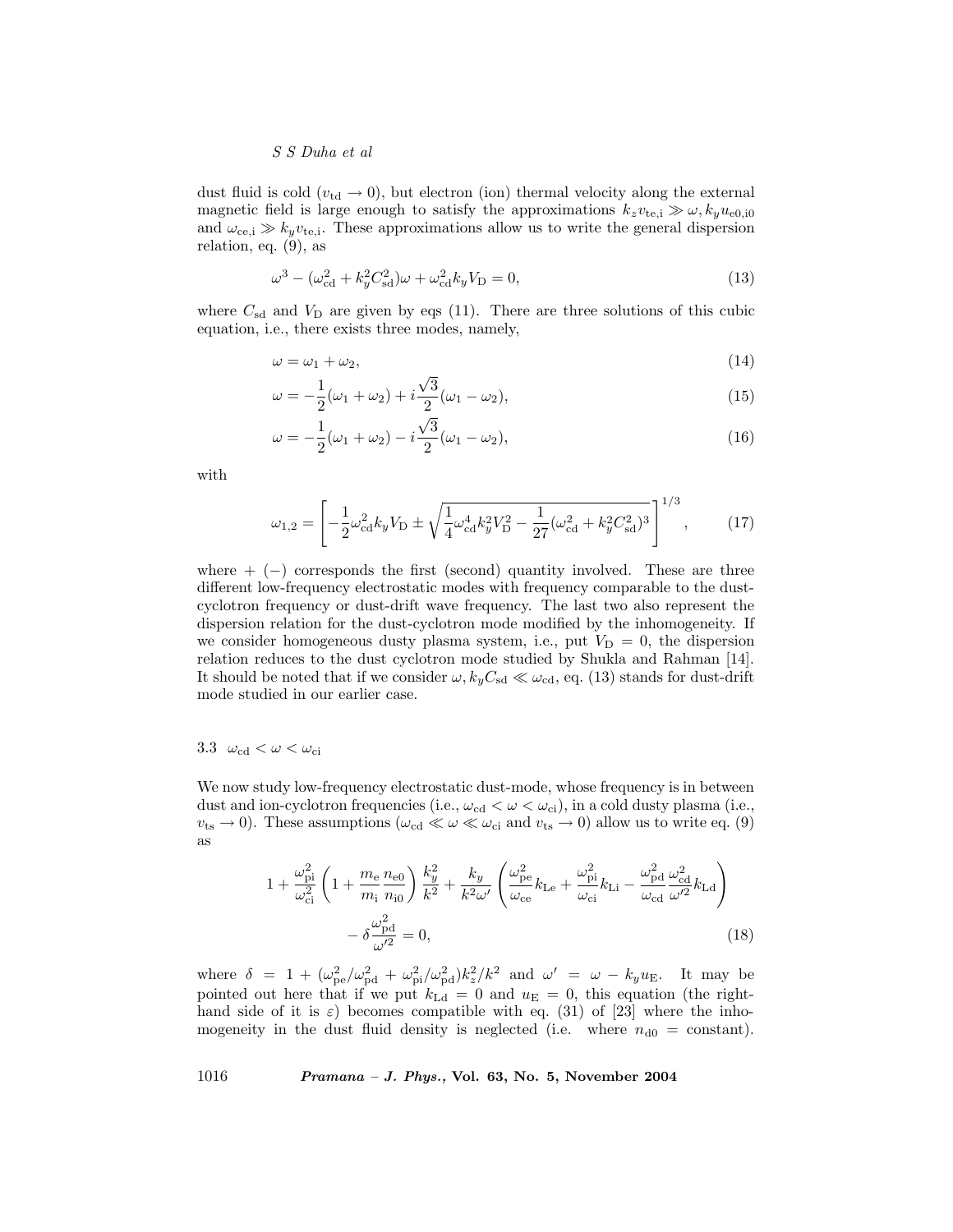If we consider  $n_{d0}$  = constant, i.e., use  $dn_{d0}/dx = 0$  or  $k_{Ld} = 0$  and the quasi-neutrality condition (i.e., use  $Z_i(dn_{i0}/dx) = Z_d(dn_{d0}/dx) + dn_{e0}/dx$ ), we can express  $(\omega_{\rm pe}^2/\omega_{\rm ce})k_{\rm Le} + (\omega_{\rm pi}^2/\omega_{\rm ci})k_{\rm Li} = 0$ . This means that for homogeneous dust fluid  $(n_{d0}$  = constant) and for  $Z_i(dn_{i0}/dx) = Z_d(dn_{d0}/dx) + dn_{e0}/dx$  being valid [23], the combined effects of electron and ion density inhomogeneities on this dispersion relation is zero. However, if the inhomogeneity in the dust fluid is included, we can express by using the quasi-neutrality condition that  $(\omega_{\rm pe}^2/\omega_{\rm ce})k_{\rm Le} + (\omega_{\rm pi}^2/\omega_{\rm ci})k_{\rm Li} = -(\omega_{\rm pd}^2/\omega_{\rm cd})k_{\rm Ld}$ . It is obvious from eq. (18) that to study the dust-lower-hybrid mode one can keep  $k_z$  up to a value such that  $k_z^2/k^2$ is the order of  $\omega_{\rm pd}^2/(\omega_{\rm pe}^2 + \omega_{\rm pi}^2)$ . However, for most of the dusty plasma situations  $\omega_{\rm pd}^2/(\omega_{\rm pe}^2+\omega_{\rm pi}^2) \ll 1$ . Thus, using the appropriate approximations for dust-lowerhybrid mode,  $\omega_{cd}^2/\omega^2 \ll 1$ ,  $\omega \gg k_y u_E$ , and  $k_z/k \ll 1$ , eq. (18) can be expressed as

$$
1 + \frac{\omega_{\text{pi}}^2}{\omega_{\text{ci}}^2} \left( 1 + \frac{m_e}{m_i} \frac{n_{e0}}{n_{i0}} \right) - \frac{\omega_{\text{pd}}^2}{\omega \omega_{\text{cd}}} \frac{k_{\text{Ld}}}{k_y} - \frac{\omega_{\text{pd}}^2}{\omega^2} = 0. \tag{19}
$$

This is the dispersion relation for the dust-lower-hybrid mode modified by the inhomogeneities in electron, ion and dust fluid densities. To derive a simple form of the dispersion relation for the dust-lower-hybrid mode, we assume that all electrons are absorbed by the dust-grains  $[12,25]$  (i.e.,  $n_{e0} = 0$ ). So, the dispersion relation for the dust-lower-hybrid mode becomes

$$
\omega^2 + \omega_{ci} \left(\frac{k_L}{\beta k_y}\right) \omega + \frac{1}{\beta} \omega_{cd} \omega_{ci} = 0, \qquad (20)
$$

where  $\beta = 1 + \omega_{ci}^2/\omega_{pi}^2$ . To derive eq. (20) we have used  $k_{\text{Ld}} = k_{\text{Li}} = k_{\text{L}}$  and  $\omega_{\rm pi}^2/\omega_{\rm ci} = -\omega_{\rm pd}^2/\omega_{\rm cd}$ , since  $Z_{\rm d}n_{\rm d0} = Z_{\rm i}n_{\rm i0}$ . The solution of this quadratic equation for  $\omega$  is given by

$$
\omega = \frac{1}{2} \left[ -\omega_{ci} \left( \frac{k_{\rm L}}{\beta k_y} \right) \pm \sqrt{\omega_{ci}^2 \left( \frac{k_{\rm L}}{\beta k_y} \right)^2 + \frac{4}{\beta} |\omega_{cd}| \omega_{ci}} \right],\tag{21}
$$

where  $|\omega_{cd}|$  is the absolute value of  $\omega_{cd}$ . It is obvious that for  $4\beta\omega_{cd}/|\omega_{ci}|$  $\ll (k_{\rm L}^2/k_y^2)$  the two roots of eq. (21) become  $\omega_+ \simeq |\omega_{\rm cd}|(k_y/k_{\rm L})$  and  $\omega_- \simeq$  $-\omega_{ci}(k_L/k_y)[1/\beta + (|\omega_{cd}|/\omega_i)(k_L^2/k_y^2)].$  These indicate that the density inhomogeneity introduces a new mode:  $\omega_+ \simeq |\omega_{cd}|(k_y/k_L)$  (when the density gradient is positive) or  $\omega_- \simeq \omega_{ci}(|k_L|/k_y)[1/\beta + (|\omega_{cd}|/\omega_i)(k_L^2/k_y^2)]$  (when the density gradient is negative). On the other hand when  $4\beta(|\omega_{\text{cd}}|/\omega_{\text{ci}}) \gg (k_L^2/k_y^2)$ , eq. (21) provides a retarded dust-lower-hybrid mode for positive density gradient and accelerated dust-lower-hybrid mode for negative density gradient.

# 4. Discussion

We have considered an obliquely propagating low-frequency electrostatic dust-mode in a non-uniform, magnetized dusty plasma system, and systematically investigated

*Pramana – J. Phys.*, Vol. 63, No. 5, November 2004  $1017$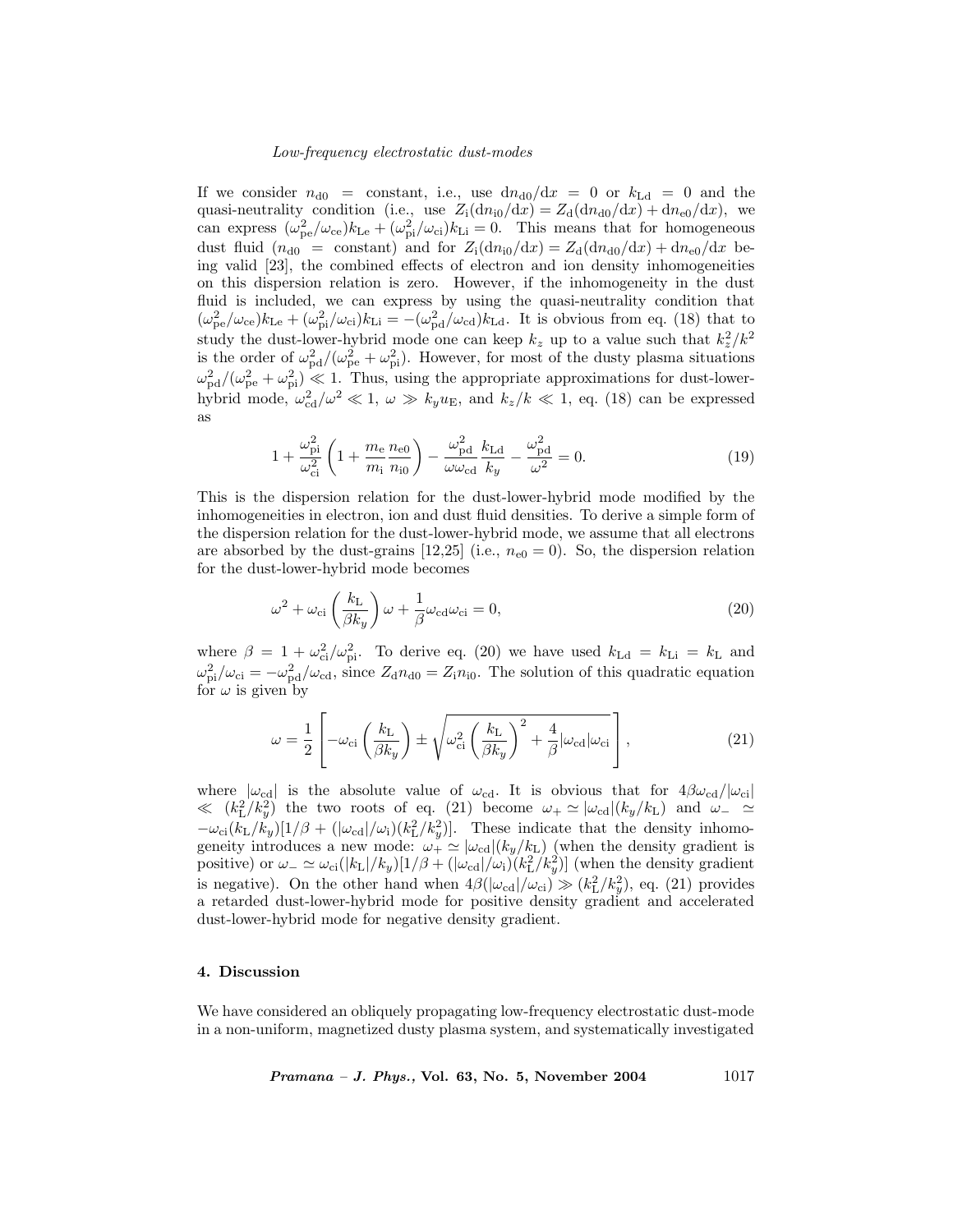the effects of obliqueness and inhomogeneities in plasma particle number densities on different low-frequency electrostatic dust-modes, namely, dust-acoustic mode, dust-drift mode, dust-cyclotron mode, and dust-lower-hybrid mode, by accounting for the dynamics of electrons, ions, and dust grains, and the density inhomogeneities in all these plasma species. It has been shown that the effects of obliqueness and non-uniformity in plasma particle densities introduce new eigenmodes as well as significantly modify the dispersion properties of the other low-frequency electrostatic dust-modes. It should be mentioned that this analysis has neglected the variation of the dust grain charge which arises the damping of the dust-acoustic mode [16,28]. It has been shown by Rosenberg and Krall [21] that such damping effects need to be considered when the wave frequency  $(\omega)$  is of the order of the charging frequency  $(\nu_{ch})$  of the dust grain. Thus, our analysis is correct for the lowfrequency waves where the charging frequency is much smaller than the frequency of the waves involved, i.e.,  $\omega \gg \nu_{ch}$  which has been estimated to be valid for space plasma situations [21].

It may be stressed here that the present investigation may be useful for understanding the low-frequency electrostatic noise enhancement observed by the Vega and Giotto space probes [10] in the dust regions of Haley's comet and spoke-like structures revealed by the Voyager space mission [8] in Saturn's rings. It may be added that the non-linear propagation and stability analysis of these modes are also problems of great importance, but beyond the scope of the present work.

#### Acknowledgements

This work was done within the framework of the Associateship Scheme of the Abdus Salam International Centre for Theoretical Physics, Trieste, Italy. The financial support from the Swedish International Development Cooperation Agency (SIDA) is acknowledged. The useful discussion with M H A Hassan is also gratefully acknowledged.

## References

- [1] C K Goertz, Rev. Geophys. 27, 271 (1989)
- [2] D A Mendis and M Rosenberg, Annu. Rev. Astron. Astrophys. 32, 419 (1994)
- [3] F Verheest, Space Sci. Rev. 77, 267 (1996)
- [4] P K Shukla and A A Mamun, Introduction to dusty plasma physics (Institute of Physics Publishing Ltd., Bristol, 2002)
- [5] P V Bliokh and V V Yaroshenko, Sov. Astron. (Engl. Transl.) 29, 330 (1985)
- [6] U de Angelis, V Formisano and M Giordano, J. Plasma Phys. 40, 399 (1988)
- [7] P K Shukla and L Stenflo, Astrophys. Space Sci. 190, 23 (1992)
- [8] B A Smith et al, Science **215**, 504 (1982)
- [9] E C Whipple, T G Northrop and D A Mendis, J. Geophys. Res. 90, 7405 (1985)
- [10] R Grard et al, Nature (London) 321, 290 (1986)
- [11] N N Rao, P K Shukla and M Y Yu, Planet. Space Sci. 38, 543 (1990)
- [12] P K Shukla and V P Silin, Phys. Scr. 45, 508 (1992)
- [13] M Salimullah, Phys. Lett. A215, 296 (1996)